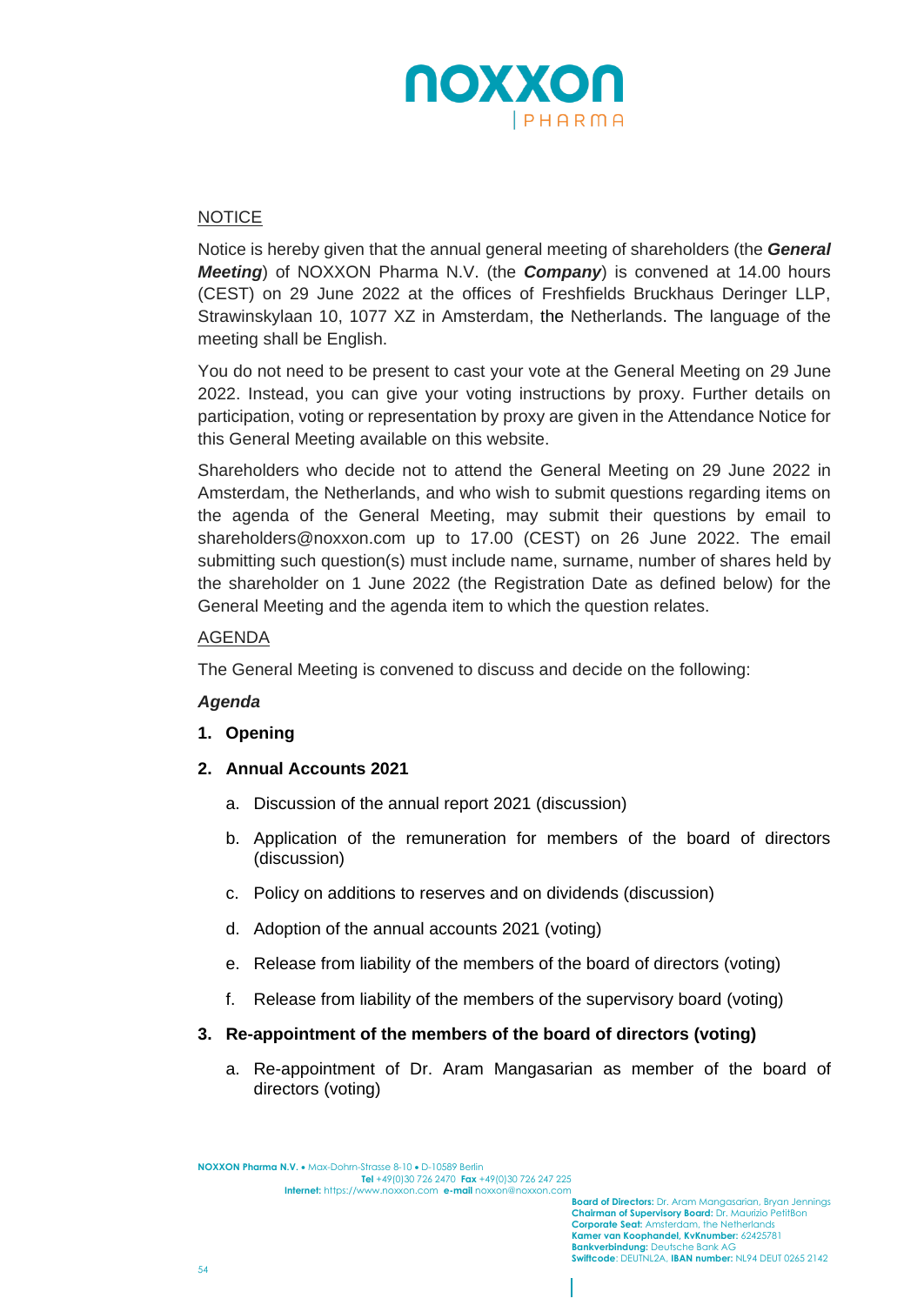

- b. Re-appointment of Bryan Jennings as member of the board of directors (voting)
- **4. Re-appointment of members of the supervisory board (voting)**
	- a. Re-appointment of Dr. Maurizio PetitBon as member of the supervisory board (voting)
	- b. Re-appointment of Dr. Cornelis Alexander Izeboud as member of the supervisory board (voting)
- **5. Appointment of Baker Tilly (Netherlands) N.V. as statutory auditor for the financial year 2022 (voting)**
- **6. Partial amendment of articles of association in relation to the name change to TME Pharma N.V. (voting)**
- **7. Partial amendment of the articles of association in relation to the increase of the authorised share capital and the introduction of a class of convertible preference shares (voting)**
- **8. Partial amendment of the articles of association in relation to reinstating a transitional provision to increase the authorised share capital (voting)**
- **9. Delegation to the board of directors to issue ordinary shares and/or preference shares and to limit or exclude any pre-emptive rights in connection therewith (voting)**
- **10. Renewal of the delegation to the board of directors to acquire shares (voting)**
- **11. Amendment of Sec. 3.4 of the remuneration policy regarding the compensation structure of non-executive directors in relation to grant of options (voting)**
- **12. Close of meeting**

*Berlin, Germany, 30 May 2022*

*The board of directors*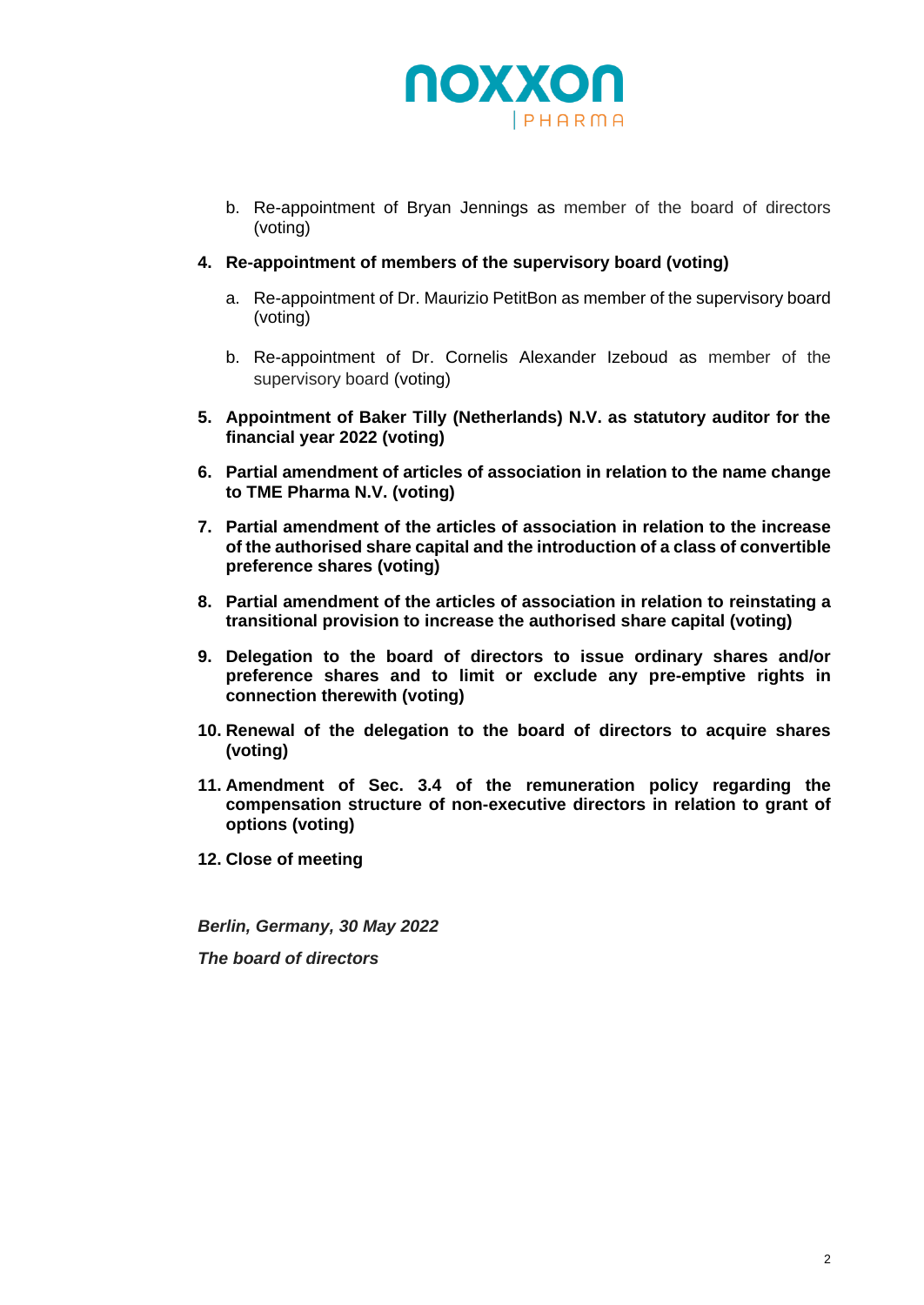

# EXPLANATORY NOTES

#### **Agenda item 2a - Discussion of the annual report 2021**

The annual report 2021 is available through the Company's corporate website. This agenda item is a discussion item only.

# **Agenda item 2b - Application of the remuneration for members of the board of directors**

According to the articles of association, this item is placed on the agenda as a separate discussion item. The remuneration report for 2021 is contained in the Company's annual report 2021 on pages 58 through 63. This agenda item is a discussion item only.

#### **Agenda item 2c - Policy on additions to reserves and on dividends**

The Dutch Corporate Governance Code requires that this item is placed on the agenda. The Company has not and will not declare any dividends for the financial year 2021. This agenda item is a discussion item only.

## **Agenda item 2d - Adoption of the annual accounts 2021**

The General Meeting is requested to vote on the adoption of the annual accounts of the Company for the financial year 2021.

#### **Agenda item 2e - Release from liability of the members of the board of directors**

The General Meeting is requested to vote to release Dr. Aram Mangasarian and Bryan Jennings as members of the Company's board of directors from liability for their management during 2021 insofar as such management is apparent from the financial statements or otherwise disclosed to the General Meeting prior to the adoption of the annual accounts.

#### **Agenda item 2f - Release from liability of the members of the supervisory board**

The General Meeting is requested to vote to release all members of the Company's supervisory board in 2021 from liability for their supervision on the management by the board of directors insofar as such supervision is apparent from the financial statements or otherwise disclosed to the General Meeting prior to the adoption of the annual accounts.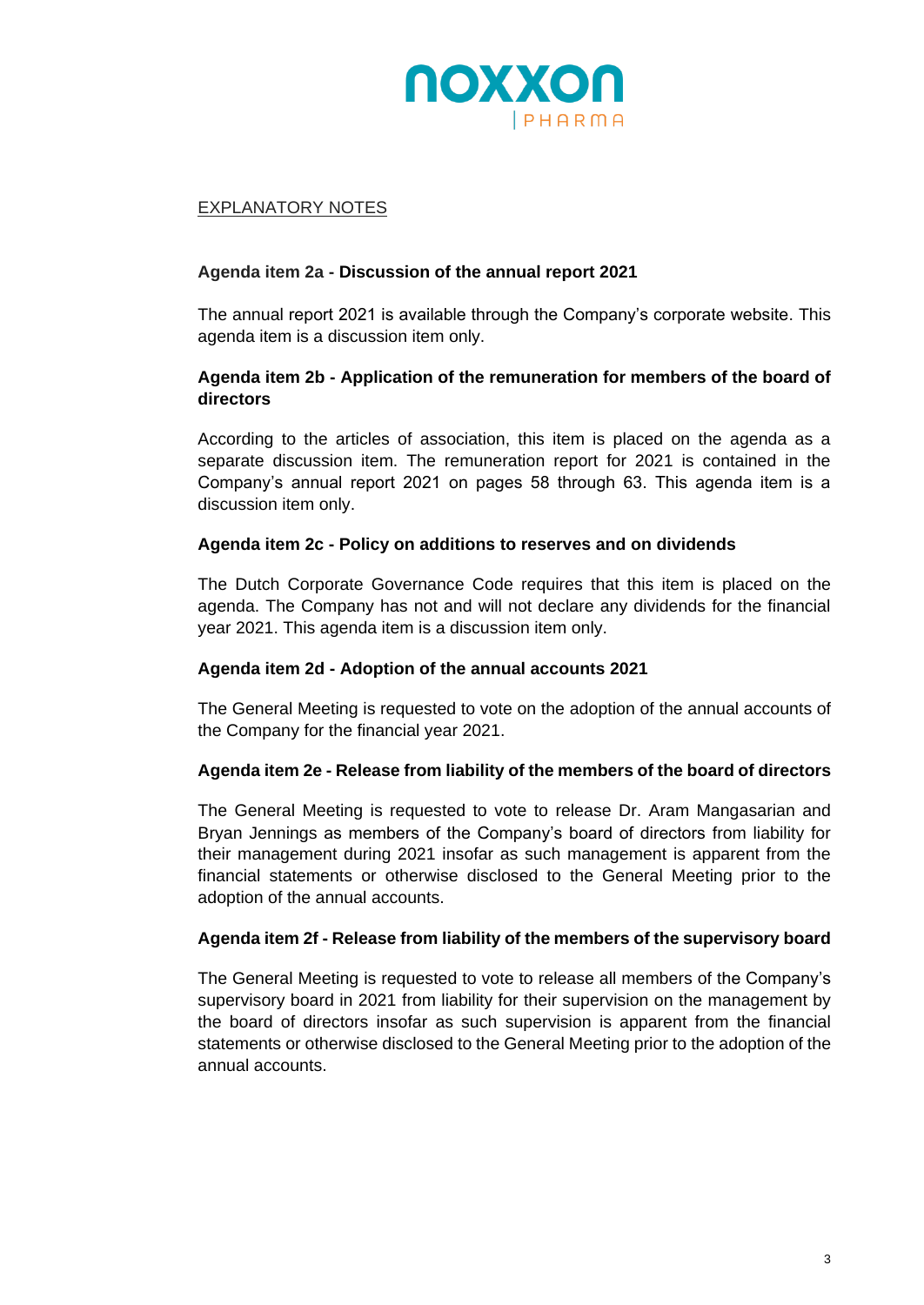

## **Agenda item 3 –Re-appointment of the members of the board of directors**

The term of office of each Dr. Aram Mangasarian and Bryan Jennings as members of the board of directors will expire on the day of the General Meeting.

Dr. Aram Mangasarian and Bryan Jennings have each expressed their willingness to accept a re-appointment into their current office.

The supervisory board has considered the contribution and performance of Dr. Aram Mangasarian and Bryan Jennings during their previous term in office and expect them to continue to be effective in their role. The supervisory board is of the view that they have each demonstrated the desired commitment and expertise in their role in the Company. Upon recommendation of the Compensation and Nomination & Corporate Governance Committee, the supervisory board has therefore recommended their reappointments and pursuant to the articles of association of the Company, the supervisory board has made the following binding nominations:

Agenda item 3a – Re-appointment of Dr. Aram Mangasarian as member of the board of directors.

Agenda item 3b – Re-appointment of Bryan Jennings as member of the board of directors.

The relevant biographical details and curriculum vitae of each nominee is set in the Company's Annual Report 2021 which is available for inspection at the offices of the Company as well as on the Company's website [\(www.noxxon.com\)](https://www.noxxon.com/).

To better facilitate and support continuity of management, in line with the Dutch Corporate Governance Code and in light of the current members' excellent performance over the past term, the Compensation and Nomination & Corporate Governance Committee has recommended and the supervisory board supports to prolong the term of appointment of members of the board of directors to a term of four years. As such, the new term of office of Dr. Aram Mangasarian and Bryan Jennings as members of the board of directors will be four years as from the General Meeting up to and including the annual general meeting of shareholders to be held in 2026. Dr. Aram Mangasarian and Bryan Jennings will continue to be remunerated in accordance with the Company's remuneration policy. A description of the main terms of their appointment are described in the Company's Annual Report 2021.

#### **Agenda item 4 – Re-appointment of members of the supervisory board**

The term of office of each of Dr. Maurizio PetitBon and Dr. Cornelis Alexander Izeboud as members of the supervisory board will expire on the day of the General Meeting. Dr. Maurizio PetitBon and Dr. Cornelis Alexander Izeboud have each expressed their willingness to accept a re-appointment into their current office.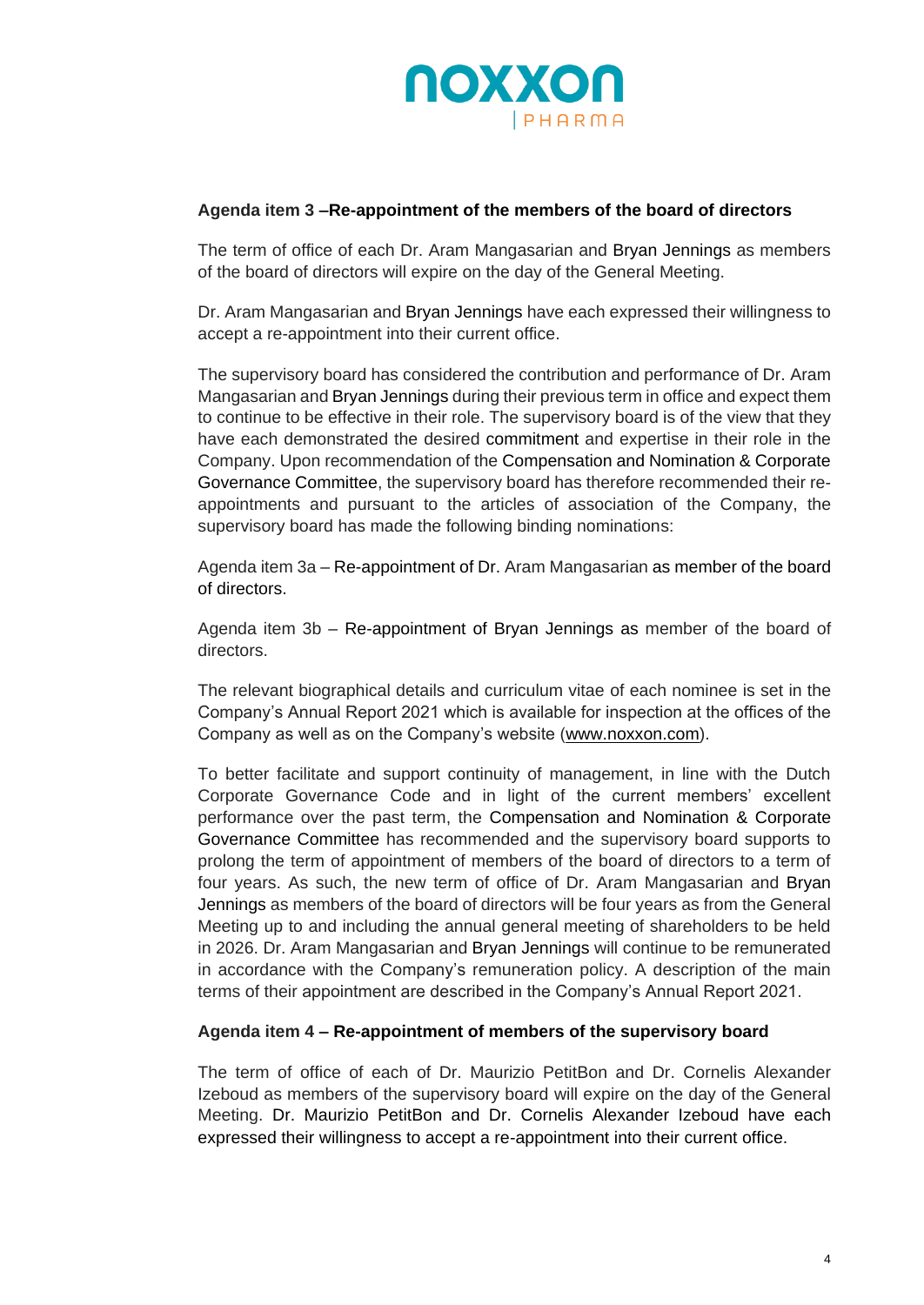

In furtherance of the profile and composition of the supervisory board (available on the Company's corporate website [www.noxxon.com\)](https://www.noxxon.com/), the supervisory board has considered the contribution and performance of each of the directors available for reappointment and expect them continue to be effective in their respective roles. The supervisory board is of the view that they each have demonstrated the desired commitment and respective expertise in their roles in the Company. Upon recommendation of the Compensation and Nomination & Corporate Governance Committee, the supervisory board has therefore recommended their re-appointment and pursuant to the articles of association of the Company, the supervisory board has made the following binding nominations:

Agenda item 4a – Re-appointment of Dr. Maurizio PetitBon as member of the supervisory board.

Agenda item 4b – Re-appointment of Dr. Cornelis Alexander Izeboud as member of the supervisory board.

The relevant biographical details and curriculum vitae of Dr. Maurizio PetitBon and Dr. Cornelis Alexander Izeboud as nominees are set in the Company's Annual Report 2021 which is available for inspection at the offices of the Company as well as on the Company's website [\(www.noxxon.com\)](https://www.noxxon.com/).

The new term of office of Dr. Maurizio PetitBon and Dr. Cornelis Alexander Izeboud as members of the supervisory board will be two years as from the General Meeting up to and including the annual general meeting of shareholders to be held in 2024.

# **Agenda item 5 – Appointment of Baker Tilly (Netherlands) N.V. as statutory auditor for the financial year 2022**

Based on the Audit Committee's assessment of the functioning of Baker Tilly (Netherlands) N.V. as external auditor in respect of the audit of the annual accounts for the financial year 2021 and its recommendation to the supervisory board, the board of directors and the supervisory board propose to re-appoint Baker Tilly (Netherlands) N.V. as statutory auditor. This agenda item proposes to appoint Baker Tilly (Netherlands) N.V. as statutory auditor for the financial year 2022.

## **Agenda item 6 – Partial amendment of articles of association in relation to the name change to TME Pharma N.V. (voting)**

The proposal to change the company name to TME Pharma N.V. is part of a planned strategic transition to reflect better how the Company has evolved.

Attached to this explanation is an overview of the current text of the relevant provision of the articles of association, the proposed amendment to that provision and a short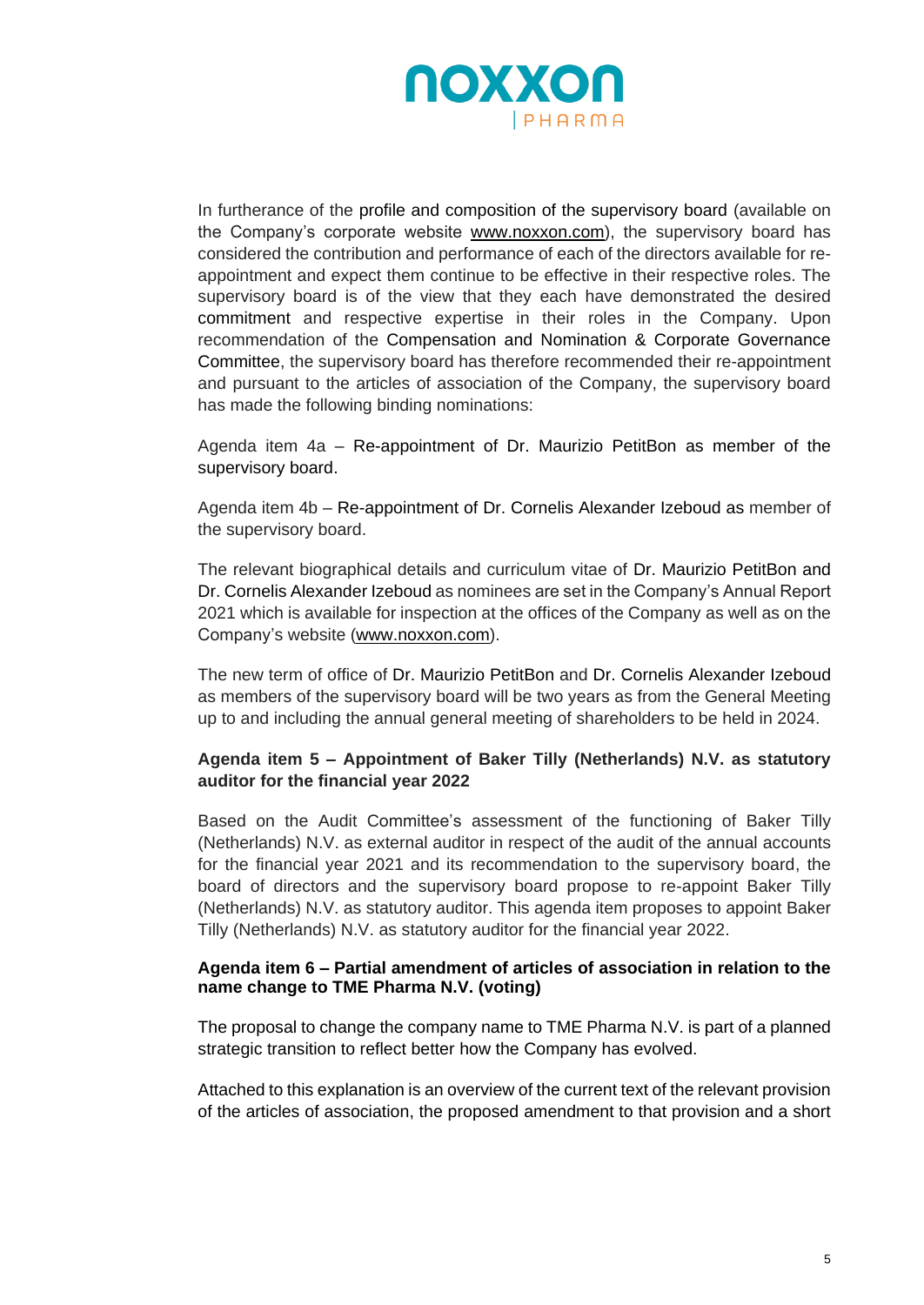

explanation to the proposed amendment (both in the original Dutch version as well as an informal English translation).

This proposal includes the authorisation of each lawyer, (deputy) civil law notary and paralegal practicing with Freshfields Bruckhaus Deringer LLP, aforementioned, to execute the deed of partial amendment of the articles of association and to perform all administrative acts necessary to update the records of the trade register of the Dutch Chamber of Commerce in connection with the amendment of the articles of association.

It is noted that this proposal to partially amend the articles is proposed separately from the proposals to further amend the articles of association set out below under items 7 and 8.

## **Agenda item 7 – Partial amendment of the articles of association in relation to the increase of the authorised share capital and the introduction of a class of convertible preference shares**

To facilitate further capital increases to support the Company's continuous need for equity investment by current and new investors, it is proposed to increase the Company's authorised share capital and introduce the possibility to issue preference shares in the capital of the Company and in connection therewith add provisions to enable the conversion of such preference shares into ordinary shares. The board of directors believes that having the option to issue convertible preference shares, would offer more diversified options to current and new equity investors. The class of convertible preference shares will not be listed.

Furthermore it is intended in relation to the above, to reinstate a transitional clause that would allow for a further increase of the authorised share capital of the Company when it will have used up its room for issuances of new common shares and/or preference shares under the authorised share capital. This measure, in combination with replacing the existing authority of the board of directors as the corporate body competent to issue ordinary shares and/or preference shares in the capital of the Company and grant rights to subscribe for ordinary shares and/or preference shares in the capital of the Company as outlined in agenda item 9, will give the Company more flexibility and means to facilitate future rounds of (equity) capital funding by investors.

Attached to this explanation is an overview of the current text of the relevant provision of the articles of association, the proposed amendments to the relevant provisions and a short explanation to the proposed amendments (both in the original Dutch version as well as an informal English translation).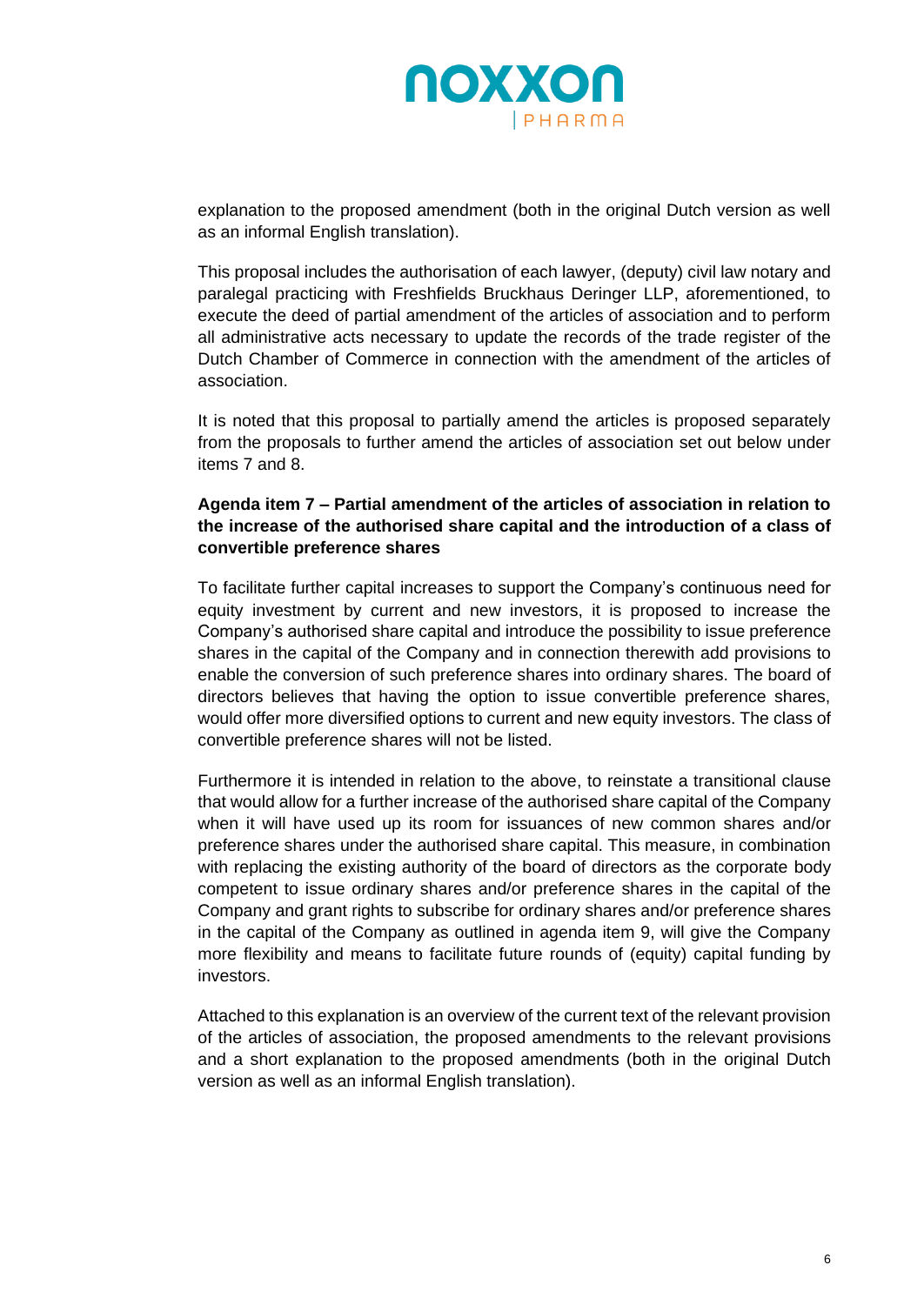

The Company notes with reference to an extraordinary general meeting of the Company held on 16 May 2022 at which meeting a proposal to consolidate the Company's share capital was approved and which also entails an amendment of the articles of association, that the text proposal as attached already assumes that the articles of association have been amended following implementation of the share consolidation. Therefore also for completion it is noted that this proposal, if approved by the General Meeting, will only be implemented and the articles of association will only be amended after implementation of the share consolidation.

This proposal includes the authorisation of each lawyer, (deputy) civil law notary and paralegal practicing with Freshfields Bruckhaus Deringer LLP, aforementioned, to execute the deed of partial amendment of the articles of association and to perform all administrative acts necessary to update the records of the trade register of the Dutch Chamber of Commerce in connection with the amendment of the articles of association.

# **Agenda item 8 – Partial amendment of the articles of association in relation to reinstating a transitional provision to increase the authorised share capital**

To facilitate further capital increases to support the Company's continuous need for equity investment by current and new investors, it is proposed to reinstate a transitional provision in the articles of association that would allow for an increase of the authorised share capital of the Company when it will have used up its current room for issuances of new common shares and/or preference shares.

Attached to this explanation is an overview of the current text of the relevant provision of the articles of association, the proposed amendment to that provision and a short explanation to the proposed amendment (both in the original Dutch version as well as an informal English translation).

Similarly as with regard to the previous agenda item, the Company notes with reference to an extraordinary general meeting of the Company held on 16 May 2022 at which meeting a proposal to consolidate the Company's share capital was approved and which also entails an amendment of the articles of association, that the text proposal as attached already assumes that the articles of association have been amended following implementation of the share consolidation. Therefore also for completion it is noted that this proposal, if approved by the General Meeting, will only be implemented and the articles of association will only be amended after implementation of the share consolidation.

This proposal includes the authorisation of each lawyer, (deputy) civil law notary and paralegal practicing with Freshfields Bruckhaus Deringer LLP, aforementioned, to execute the deed of partial amendment of the articles of association and to perform all administrative acts necessary to update the records of the trade register of the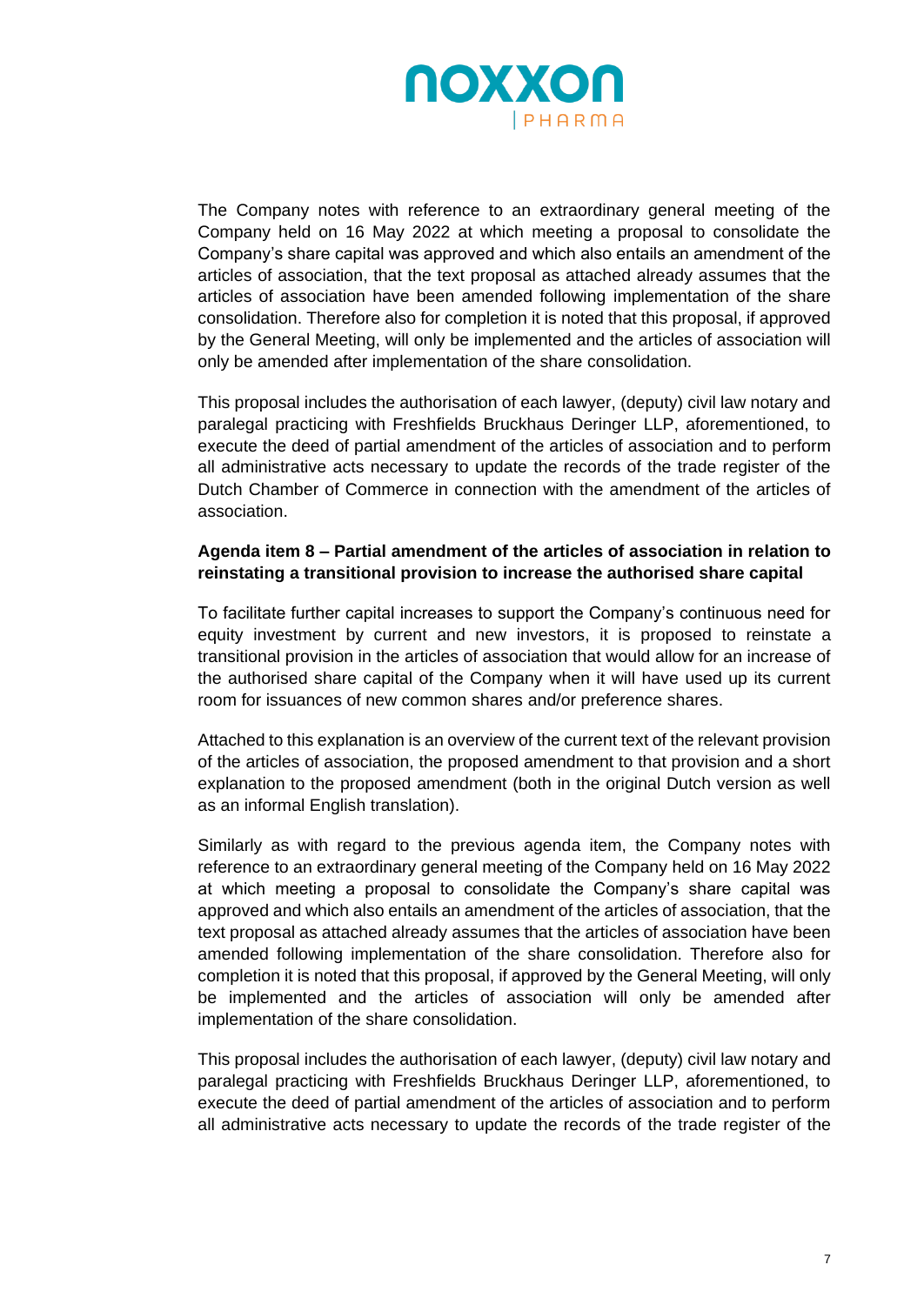

Dutch Chamber of Commerce in connection with the amendment of the articles of association.

This proposal is dependent on the General Meeting approving the proposal under item 7. If item 7 is not approved, no effect can be given to the proposal under this item 8.

# **Agenda item 9 - Delegation to the board of directors to issue ordinary shares and/or preference shares and to limit or exclude any pre-emptive rights in connection therewith**

At the annual general meeting of shareholders of the Company held on 24 June 2021, the board of directors was delegated with the authority to issue ordinary shares and to limit or exclude any pre-emptive rights therewith up to the amount available under the authorised share capital of the Company as set out in its articles of association at that time (including as may be increased by the transitional provisions). This delegation of authority was granted for a period of 5 years and therefore will end on 23 June 2026 (the *Existing Authority*).

However, in connection with the amendment of the articles of association as proposed under agenda items 7 and/or 8, this agenda item proposes to replace and renew the Existing Authority of the board of directors as the corporate body competent to issue ordinary shares in the capital of the Company and grant rights to subscribe for ordinary shares and/or preference shares in the capital of the Company, with the prior approval of the supervisory board, at any time during a period of 5 years as from the date the amendment of the articles of association concerning items 7 and/or 8 takes effect and further up to the maximum number of ordinary and/or preference shares, as applicable, available under the Company's new to be increased authorised share capital and, subject to the transitional provision taking effect, as such clauses will read after execution of the deed concerning the partial amendment of the articles of association as provided for under agenda item 7 and, as applicable 8 above and therefore up to the maximum of ordinary shares and/or preference shares, as applicable, available under the authorised share capital at that time as a result of the transitional provision having become effective. The delegation is intended to allow the board of directors to issue new ordinary shares and/or preference shares, as applicable, for general purposes, which includes, without limitation, mergers, demergers, acquisitions and other strategic transactions and alliances as well as pursuant to the ESOP and to limit or exclude any pre-emptive rights in connection therewith.

When the General Meeting votes in favour of the proposal of this agenda item 9, the Existing Authority shall end at the time this new authority takes effect. In case however, agenda item 7 is not passed, the General Meeting shall not be asked to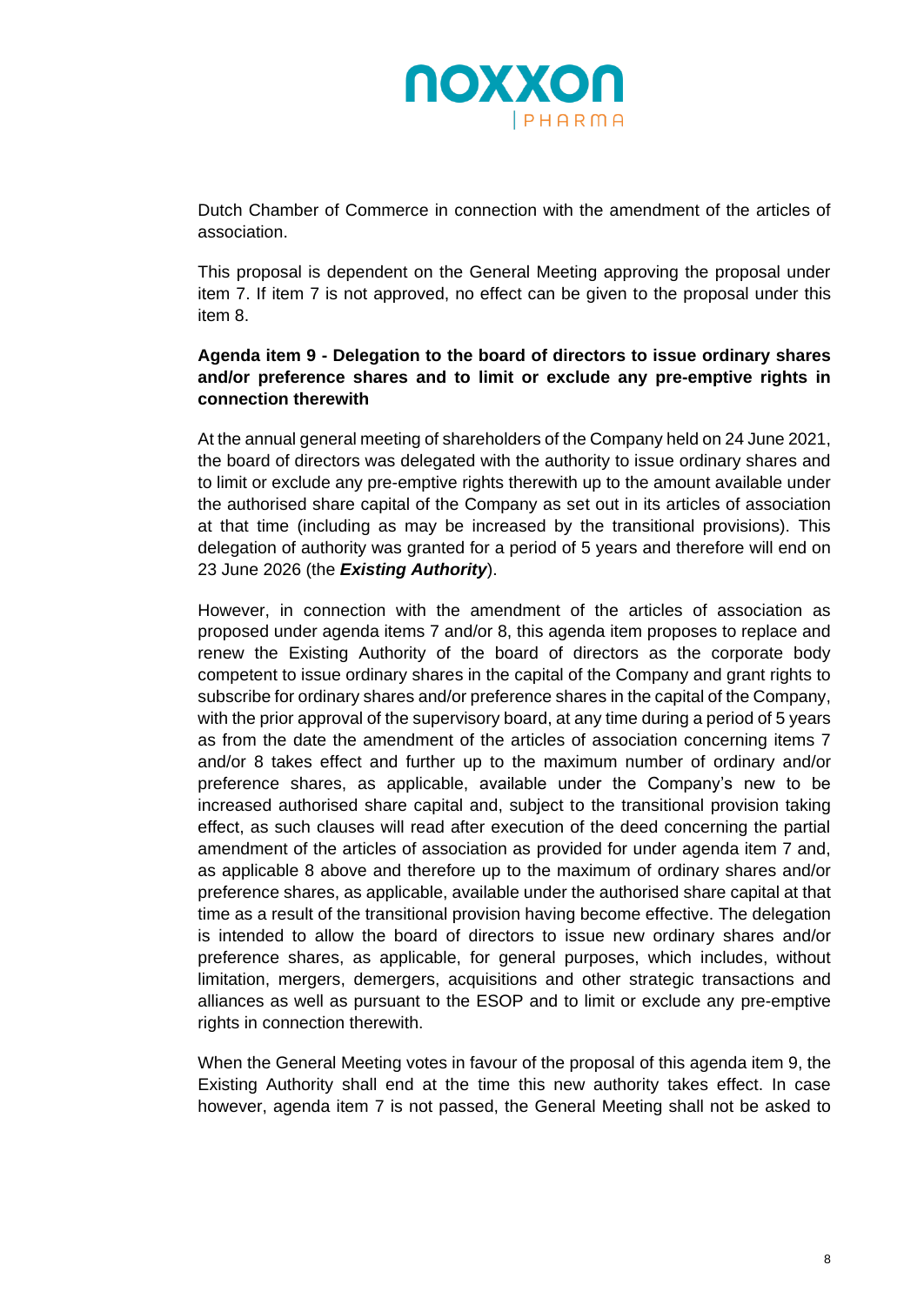

vote on this agenda item 9 in which case the Existing Authority shall continue to remain valid.

# **Agenda item 10 – Renewal of the delegation to the board of directors to acquire shares**

This agenda item proposes to replace and renew the existing authority of the board of directors as the corporate body competent to repurchase any ordinary shares in the Company's own share capital given to it on 24 June 2021 to allow the liquidity of the stock and support the secondary market through a liquidity agreement with an authorised investment services provides, complying with the charters of ethics approved by the French Autorité des Marchés Financiers (AMF) and the French Association of the Financial Markets (AMAFI). It is proposed to again designate the board of directors to repurchase any ordinary shares in the Company's own share capital for the same purpose through stock exchange trading or otherwise up to 10% of the issued and outstanding ordinary share capital at any time during a period of 18 months as of the day of the General Meeting and therefore up to and including 28 December 2023 against a repurchase price between EUR 1.00 and EUR 50, with the prior approval of the supervisory board.

# **Agenda item 11 – Amendment of Sec. 3.4 of the remuneration policy regarding the compensation structure of non-executive directors in relation to grant of options**

It is proposed that Sec. 3.4 of the remuneration policy shall be replaced by the following:

"3.4 Under the stock option plan as approved by the General Meeting on 22 September 2016 and as amended from time to time, the non-executive directors shall receive an equity compensation based on a designated number of options to be structured as follows:

- upon appointment as well as upon each re-appointment after a regular two year appointment term a grant of approximately 0.2% of the Company's outstanding shares at the relevant time with a vesting period of three years (1/3 for each period between one AGM to the next AGM) from the date of appointment or re-appointment as applicable; and
- should at the time of annual vesting of a certain number of options the Company's issued share capital have been increased compared to the day of grant of such options, the Company shall issue as many options as needed to compensate for the relative increase in issued share capital, which additional options shall be considered vested as of the grant."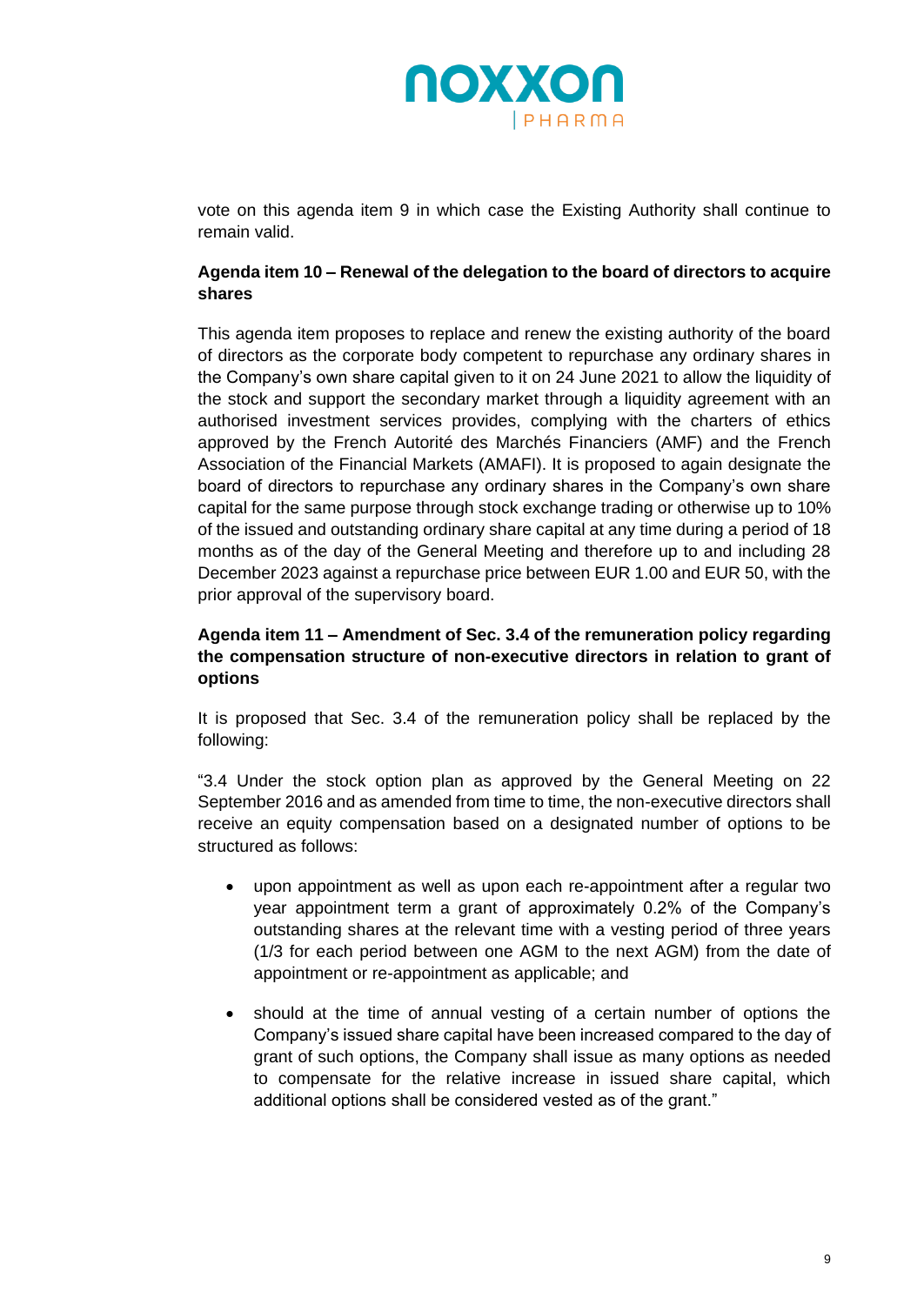

# ATTENDANCE INFORMATION

#### *General Meeting documentation*

The General Meeting documentation:

- annual accounts and report of the board of directors for 2021;
- agenda and the explanatory notes to the agenda;
- text proposal partial amendments of the articles of association; and
- instructions and documents for participation and voting at the General Meeting,

are available on the Company's website [\(www.noxxon.com\)](https://www.noxxon.com/). These documents are also available at the Company's offices at Max-Dohrn-Strasse 8-10 10589 Berlin, Germany, for shareholders and persons entitled to attend the meeting who, upon request, will receive a copy free of charge.

## *Participation and voting*

Under Dutch law and the Company's articles of association, persons entitled to attend and to vote at the General Meeting are shareholders of the Company (which for the purposes of this notice includes holders of a Dutch law right of usufruct) who (i) were registered as shareholder in one of administration records of the intermediaries that are (indirectly) participants in Euroclear France on 1 June 2022 (the *Registration Date*) after all debit and credit entries have been handled as per the Registration Date and (ii) have notified the Company by 17.00 hours (CEST) on 22 June 2022 of their attendance in writing or electronically (contact details at the end of this announcement). You do not need to be present to cast your vote at the General Meeting on 29 June 2022. Instead, you can give your voting instructions by proxy.

## *Representation by proxy*

Subject to compliance with the provisions above, shareholders who cannot attend and vote at the General Meeting in person may also be represented at the General Meeting by proxy. In order to be eligible to give proxy and voting instructions, the relevant shareholder must ensure that (i) he or she is registered as a shareholder in the manner as described above and (ii) the duly completed and signed proxy including, as appropriate, voting instructions, are received by the Company by 17.00 hours (CEST) on 22 June 2022 in writing or electronically (contact details at the end of this announcement). Shareholders who cannot attend and vote in person, are urged to give proxy and voting instructions to the Company's general counsel Mrs. K.C. Ophoff, by completing the format power of attorney available on the Company's website under "Attendance notice and PoA".